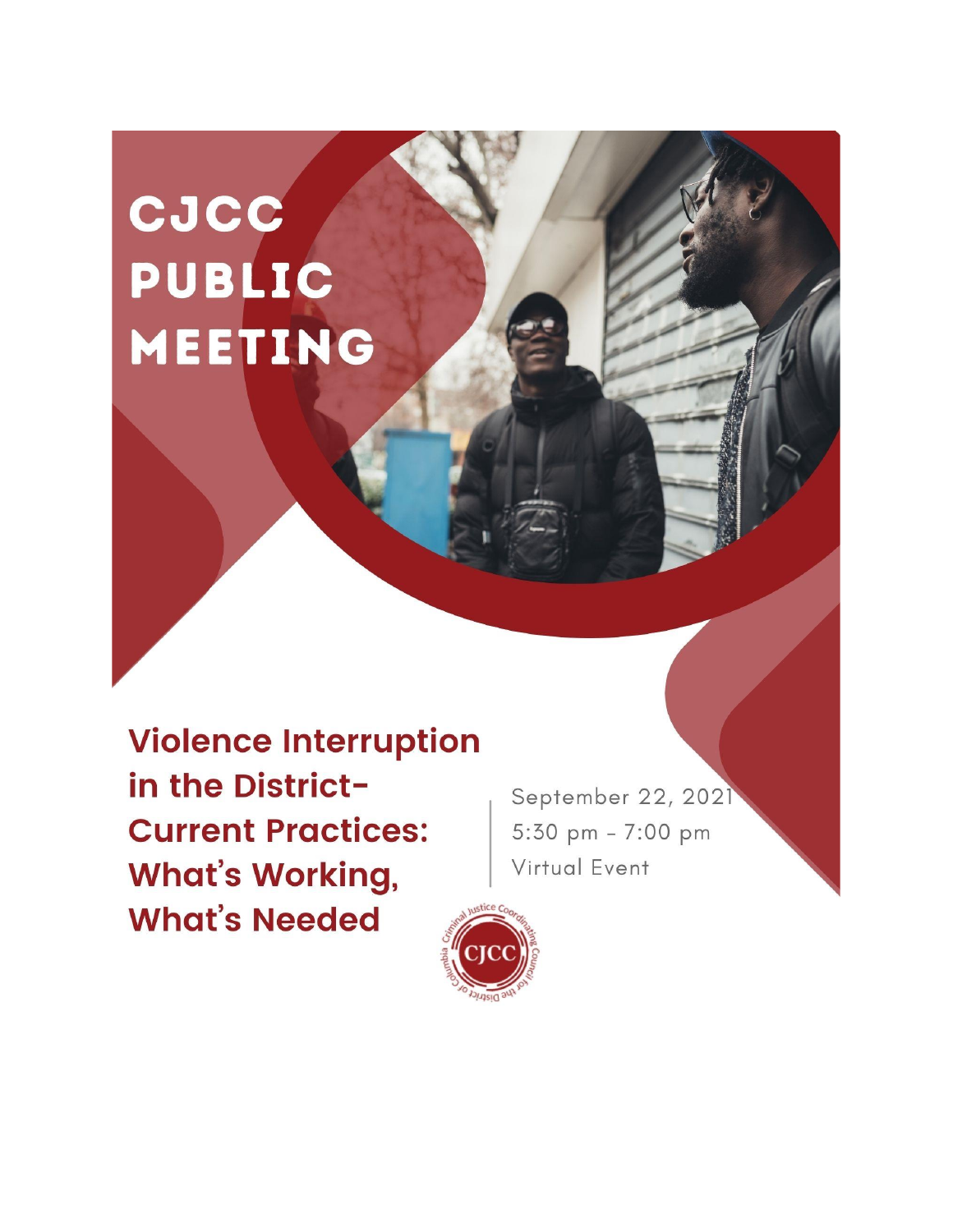## Background

On September 22, 2021, the Criminal Justice Coordinating Council (CJCC) convened a public meeting webinar entitled "Violence Interruption in the District - Current Practices, What's Working, What's Needed." Gun violence and escalating numbers of homicides across the District (including frequent simultaneous homicides within neighborhoods) are creating fear among residents.

The public meeting webinar was designed to achieve several objectives. The objectives included: facilitating a dialogue among violence interruption (VI) and intervention experts on strategic and focused initiatives currently used to reduce gun violence across the District of Columbia; exploring how organizations and institutions (governmental, non-profit, and academic) are collaborating to identify what programs are working or not; and identifying the type of resources that are being leveraged in support of violence interruption activities. Further, the discussion was designed to identify what measures and approaches are being employed and have proven to be effective among collaborating criminal justice partners, and to discuss current challenges and opportunities to improve the District's violence interruption efforts.

CJCC Executive Director Mannone Butler commenced the discussion and welcomed the webinar attendees, moderator, and panelists to the program. She emphasized that CJCC partners and community stakeholders are working collaboratively on strategic and focused initiatives to stem the violence and restore safety and stability to communities. Director Butler outlined the discussion framework and introduced the moderator.

## Panel Introduction

The moderator, Talib Hudson, New School, Project Director of The New Hood, introduced the panelists:

- Sheyla Delgado, Deputy Director for Analytics, John Jay College
- Dr. Erin Hall, Director, MedStar Washington Hospital Center-Community Violence Intervention Program



- Allen James, Co-Chief of Violence Reduction, Office of the Attorney General (OAG) for the District of Columbia
- Satareh Yelle, Strategy & Innovation Officer, Office of Neighborhood Safety and Engagement (ONSE)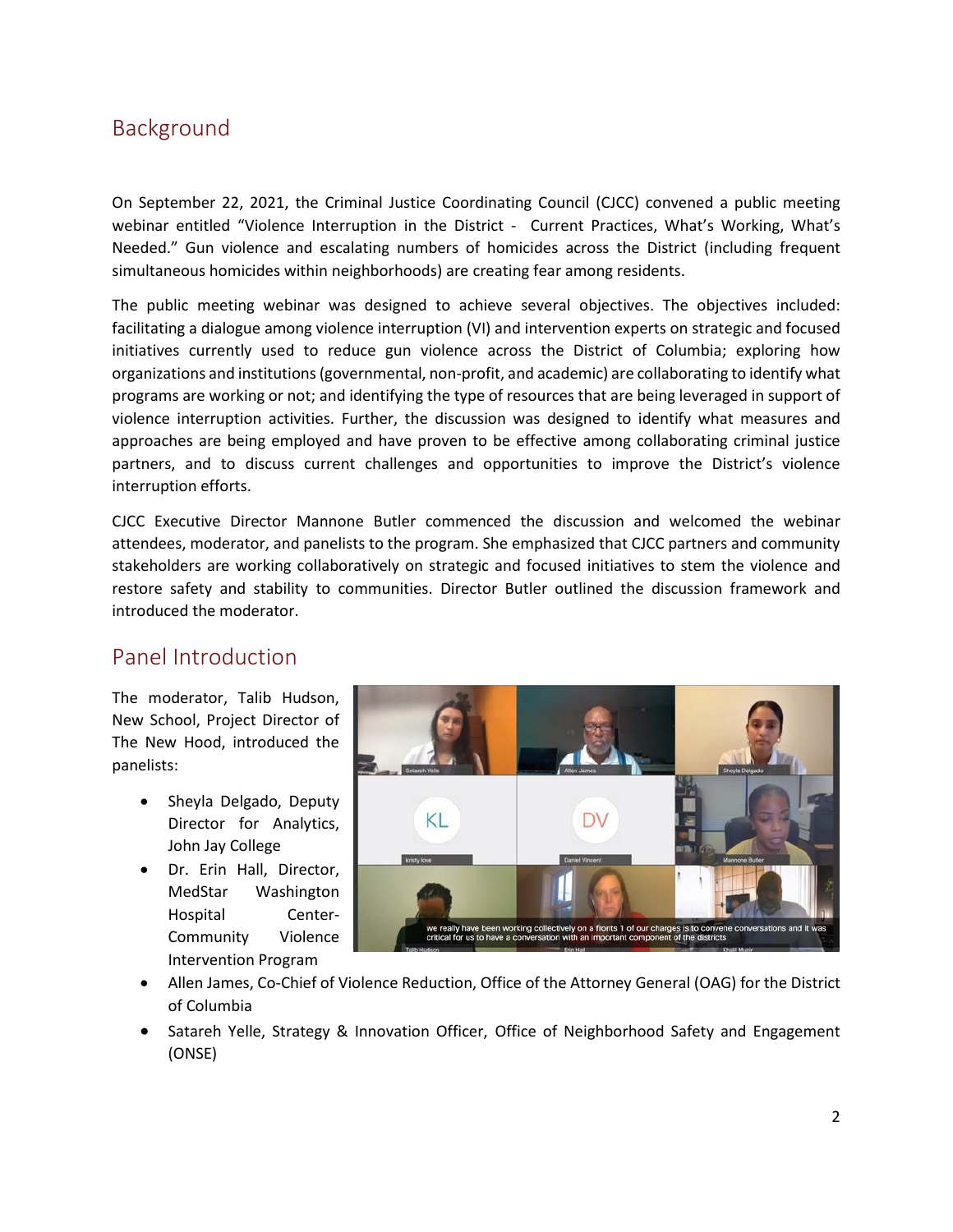# Panel Discussion

#### VIOLENCE INTERRUPTION APPROACHES AND HOW THEY WORK

Mr. Hudson asked each panelist to explain the nature of their work and organization.

Dr. Hall explained that her work involves responding to victims and families traumatized by violence, including high-risk populations, many of whom are at risk of the reoccurrence of violence-related trauma. Her staff provides therapeutic services, including post-trauma aftercare services. Additionally, her work involves, providing coping skills, and her staff serve as ambassadors to support the needs of their patients.



Dr. Hall's MedStar team engages survivors of violence at their worst moments when they are experiencing trauma and pain. The program utilizes a western medical model and approach to trauma that responds to victims after their traumatic event. The MedStar program focuses on educating patients regarding the value of receiving trauma informed care. MedStar staff members function as liaisons/translators between patients and medical teams and their efforts utilize a patient-centric

approach dedicated to delivering a plan of action focused on violence intervention.

The two District government agencies engaged in Violence Interruption (VI), OAG and ONSE, employ different models and approaches.

The OAG approach is based on the Cure Violence model, which identifies and engages high-risk persons in selected communities where violence is prevalent and utilizes violence interrupters (VIs) whose efforts are designed to deter violent activity. The VIs have past experiences with violence, and they are recruited to work in neighborhood hot spots where they try to establish trusting relationships and defuse conflicts. Once they have established credibility, the VIs embed themselves in communities and neighborhoods and work to obtain information from community members about brewing conflicts, or previous acts of violence that may inspire retaliation. A standard procedural protocol employed involves convening community gatherings within 72 hours after a shooting. The gatherings are intended to calm residents, raise awareness, and generate community support. VIs perform community building and conflict mediation, and caseworkers are employed to perform outreach activities.

Allen James offered that Cure Violence VIs originate from the neighborhoods where the violence occurs and some of them were ex-shooters and offenders and therefore have credibility in their neighborhoods. He remarked that many times they know who the shooters are and try to encourage them to change their mindsets and to participate in healthy non-violent activities. VIs attend sporting events and attempt to build relationships with atrisk persons while serving as credible messengers.



ONSE employs a hybrid approach that takes elements from the Cure Violence Model. The ONSE model employs a public health approach to violence prevention and contracts community-based organizations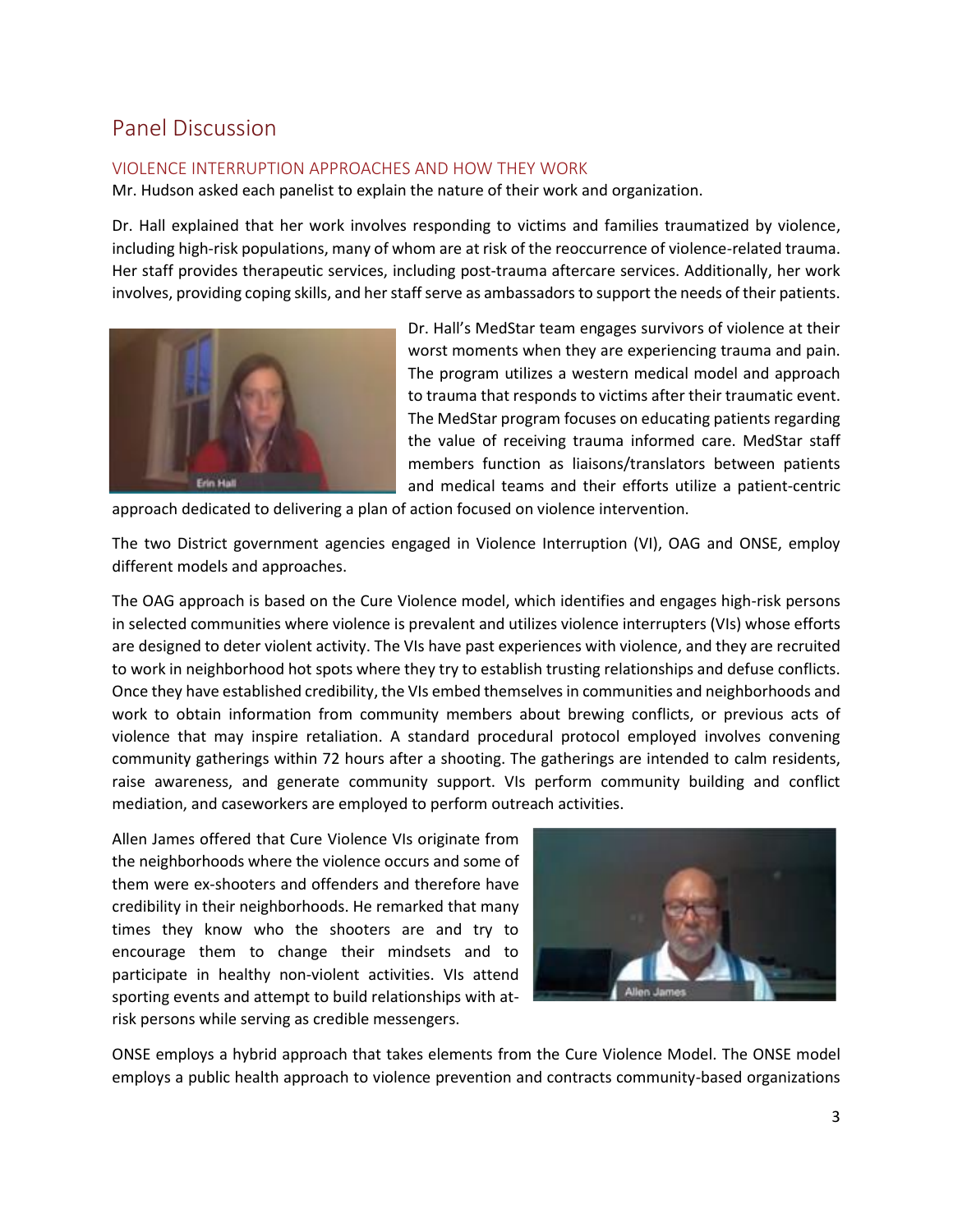to administer violence prevention and intervention programs. It also provides continuum of services as well as administering the Pathways Program for previously justice-involved persons who, upon completion of the program, have the opportunity to work as VIs and engage in conflict negotiation and mediation activities. Intervention activities focus on three distinct groups: at-risk individuals, groups/crews, and communities. The office employs community-based measures and initiatives that occur simultaneously across the different groups. Similar to the Cure Violence model, a primary goal of ONSE intervention efforts involves establishing trusting relationships and providing resource support for program clients engaged in workforce development and job readiness activities. Ms. Yelle cited the value of ensuring strong service connections for persons who present a multitude of needs, including identification, housing, and emergency housing relocation. She also highlighted the value of providing trauma-informed care for clients as well.

Ms. Delgado explained that her work involves researching and evaluating programs that fall under the category of community-based intervention or balanced reduction non-police activities. Generally, the partnership occurs after the strategy/program has been implemented. Ms. Delgado performs research and evaluation work designed to understand the effects and results of programs in New York, and across the country. Ms. Delgado emphasized that her research and evaluations rely on outcome data such as shootings and hospital admissions.

#### TYPES OF DATA COLLECTED FOR VIOLENCE INTERRUPTION WORK

Dr. Hall stressed that information and data are key to developing tailored responses for the care of victims in her hospital intervention program. Demographic information is gathered, and past history of being a shooting victim is also a useful data point, primarily because survivors of violence face a high probability of experiencing future victimization.

Ms. Delgado explained that her work is driven by information collected by anyone regarding day-to-day encounters, including community activity experienced by frontline workers. She emphasized that the data used for her research is collected systematically and uniformly. Further, the information collected includes incidents such as shootings/injuries, that extend over a specific period of time.

The representatives from OAG and ONSE agreed that data collection has evolved during the course of the pandemic. Based on data collected, their agencies have adjusted ensure continuity of services. For both agencies, data is used to provide accountability regarding their program approaches. Each of the representatives agreed that it is useful to measure the quantity and quality of caseload work, as well as identifying successes and challenges and helping to tell the "story" of violence interruption. Additionally, data can be valuable when it is used as a tool to support building out infrastructure. However, it was noted that some information tracking efforts do not lend themselves to systematic data collection. For example, it is easier to collect data on processes measures as opposed to outcomes generated from work performed by VIs. Both agency representatives agreed that outcome data takes more time to compile, and that the most reliable data involve police crime data, which is readily available.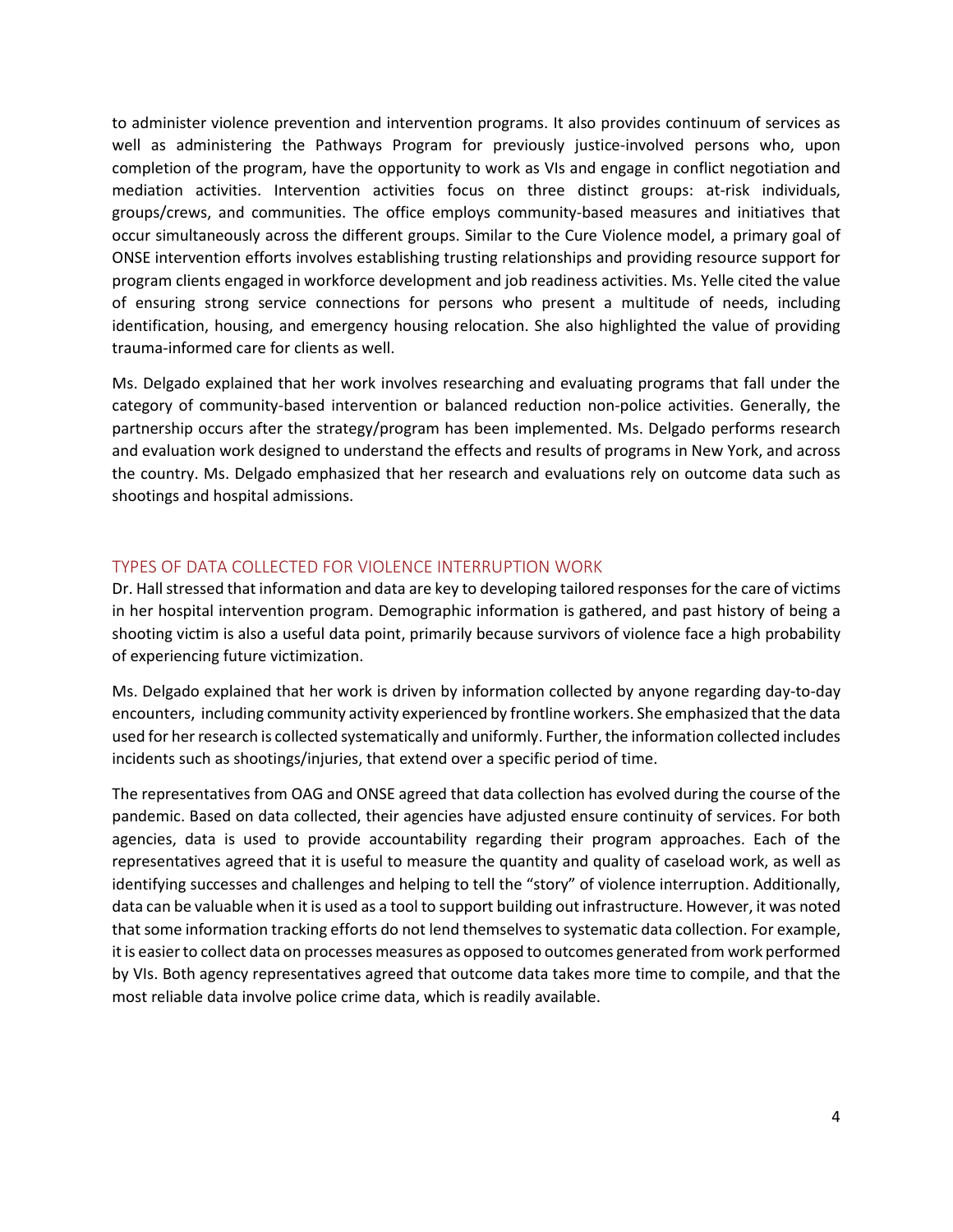

Talib Hudson addressed a question he believed the attending audience was interested in: How can data be used to make sense of and connect the dots related to ongoing and ever-increasing shootings.

The panelists explained that data tells a story about VI efforts and in some instances associated results. For instance, ONSE tracks violent

crimes and incidents in high-risk neighborhoods. In turn, that data is useful in providing situational awareness within various service area boundaries where VI efforts are being conducted. An important point and caveat noted is that although national data can inform VI efforts broadly, that data should not be used to drive District efforts because District neighborhoods vary and there are a host of factors/influences that differ across Wards, neighborhoods, groups, and individual actors, whereas national data cannot account for those factors.

#### HOW DATA IS USED TO INFORM VIOLENCE INTERRUPTION STRATEGIES

The moderator asked about the relevance of data, where it originates, and how it is used.

The panelists agreed it is important to employ data to determine how to measure and assess the success of VI efforts. They also acknowledged the value and importance of obtaining input from VIs regarding how they think their work should be judged. Their rationale is based on the premise that average citizens are interested in the number of shootings taking place. Therefore, it is important and useful to provide data that illustrates what type of work VIs perform, even if it is impossible to know when intervention efforts resulted in reduced or no violent activity. The Cure Violence Model uses front-end data, i.e., housing, census, unemployment, etc., to determine whether their efforts are delivering measurable results. Further the model relies on the fundamental assumption that only a small number of persons concentrated in a confined area commit the lion's share of shootings. To inform their work, the organization relies on web-based (national/international) datapoints to guide their efforts.



Ms. Delgado provided an additional perspective on the application and use of data. She explained that data is used to measure program performance and for shaping violence intervention policy. For example, data can be used to illustrate what is occurring in a community, but the data does not explain whether VI strategies are working and delivering expected results. Further, the data does not provide context related to VI work in theory and practice, which is

designed to improve health outcomes, i.e., save lives and minimize violence. Ms. Delgado stressed the importance of differentiating a strategy (a plan of action or policy) versus a model (a system or thing used as an example to follow) when discussing VI. It was noted that organizations and VI partners use different data. Consequently, the data derived from VI caseloads may not explain or quantify what they do, how much effort is involved, and how effective their efforts are. However, it was noted that data collected can be used to provide context to funders regarding the nature, type, and scope of VI activities.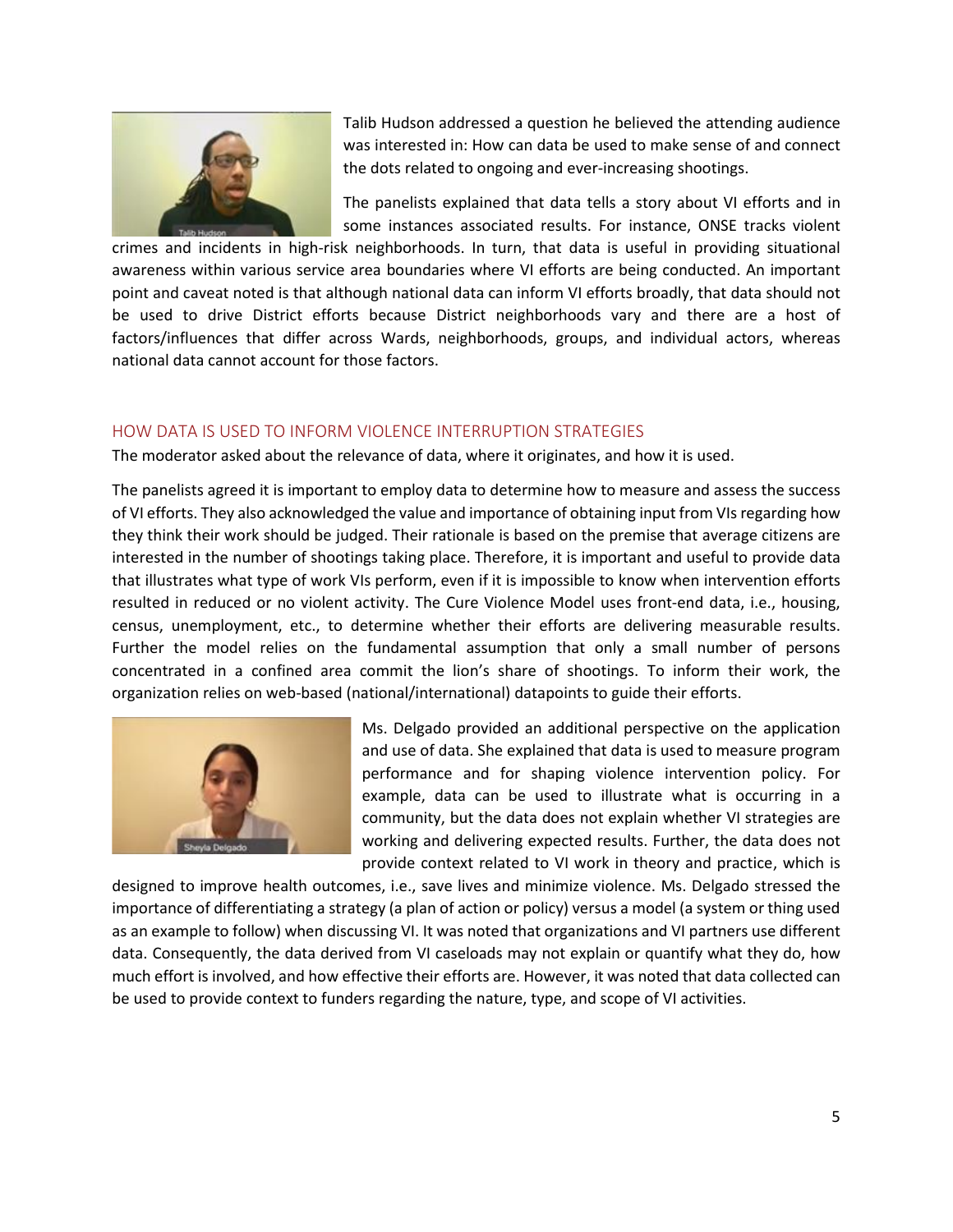Ms. Yelle indicated that it is difficult if not impossible to use data to correlate VI efforts with reduced homicides. Mr. James offered that the Cure Violence Model relies on frontend crime data to calculate where to dedicate their efforts in specific neighborhoods. Ultimately, the goal is to use data to inform decision-making relative to formulating policies and strategies that may be positively impactful. Ms. Delgado made a critical point regarding data; sometimes



existing literature (data) does not coincide with the lived experiences of Vis and their work, and it is important to apply and use data in proper context.

As the discussion concluded, the moderator inquired how do we know whether current efforts work. According to Ms. Delgado, the Cure Violence Model is rooted in changing social norms and it is hard to quantify whether norms change and what motivates the change. Mr. James offered that gathering data on norm change requires considerable funding and research, which is time and resource intensive and he noted that in the absence of definitive research data, crime and hospital data must suffice and can provide useful perspective.

## Questions and Answers

#### PANELISTS' RESPONSES TO QUESTIONS POSED BY AUDIENCE MEMBERS

#### ENHANCED FUNDING FOR VIOLENCE INTERRUPTION

Ms. Yelle (ONSE) indicated that the recently passed FY22 Council budget includes enhanced funding for VI efforts. She also mentioned that capacity-building is occurring within ONSE and consequently more neighborhoods will be supported as staffing levels increase.

#### EXPLANATIONS FOR INCREASED VIOLENCE AND HOMICIDES

Allen James (OAG) stated that a cultural shift is occurring and that in many instances, traumatized individuals are responsible for perpetuating violent acts. Further, he cited his opinion on the influence of social media and the glorification of violence in the entertainment industry. Mr. James elaborated and commented that hurt persons often inflict hurt onto others, and that for some community members, their response involves a fight (violence) or flight response. Finally, he emphasized that families and children need to be taught how to manage conflict that occurs in their lives.

#### INTER-AGENCY COLLABORATION

Ms. Yelle and Mr. James stated that ONSE and Cure Violence collaborate and communicate routinely. Their interactions have evolved, sometimes align, and have actually improved. Some of their work overlaps within similar boundaries. Fundamentally, each of them utilizes predictable protocols and they mutually strive to harmonize their efforts.

#### LENIENCY EXTENDED TO VIOLENT OFFENDERS

In response to a question raised about juvenile offenders being "coddled" and not held accountable, Mr. James stated that from his perspectives young violent offenders are not "coddled." He commented that hard core offenders and their behaviors must be sanctioned. He also highlighted that offenders receive